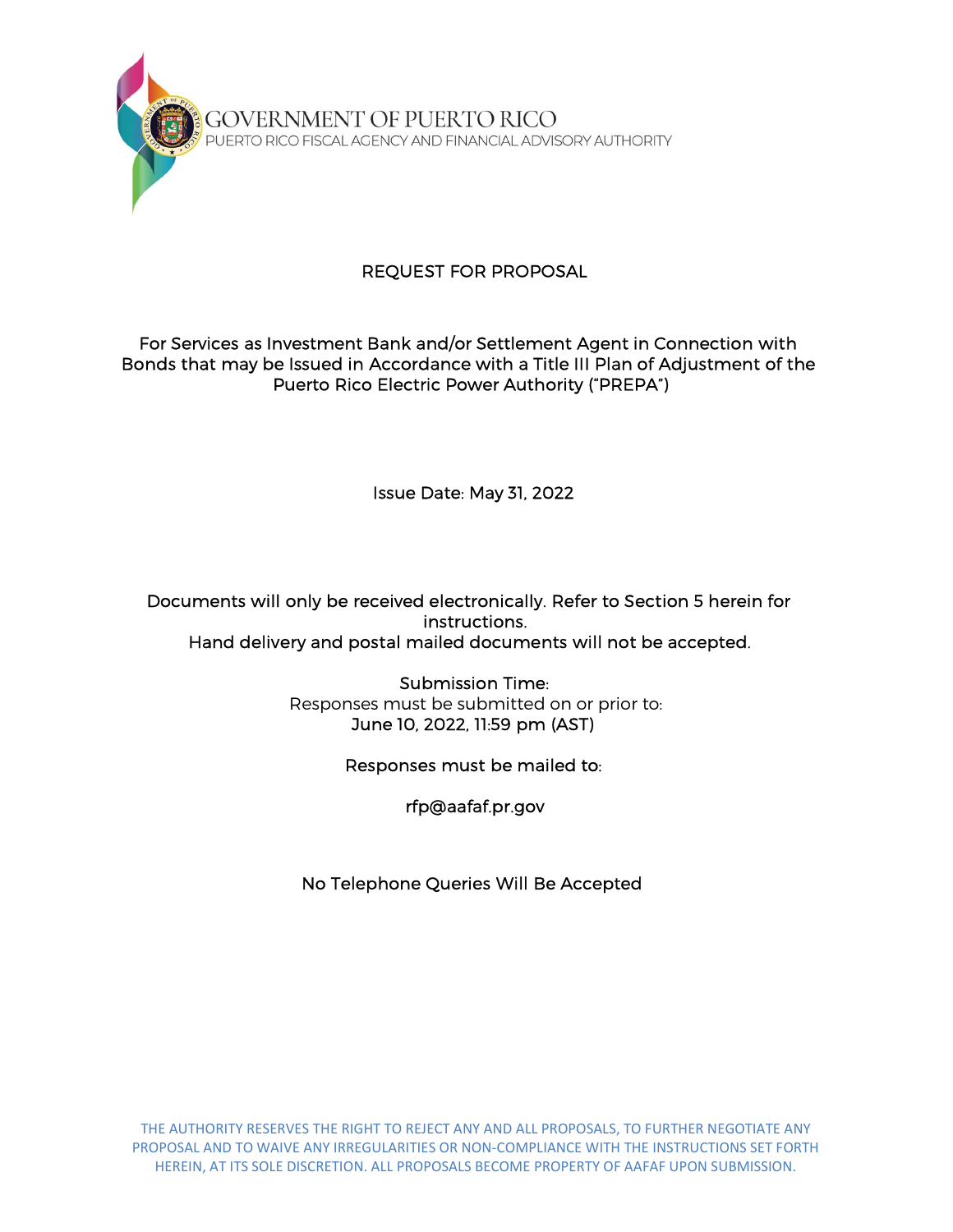

# REQUEST FOR PROPOSAL FOR INVESTMENT BANKING SERVICES

#### **Introduction**

The Puerto Rico Fiscal Agency and Financial Advisory Authority ("AAFAF" or the "Authority") is an independent public corporation and governmental instrumentality with separate legal existence, fiscal and administrative autonomy, and independence from the Government of Puerto Rico. AAFAF was created for the purpose of acting as fiscal agent, financial advisor and reporting agent of the Government of Puerto Rico, its agencies, instrumentalities, subdivisions, public corporations and/or municipalities (hereinafter collectively referred to as the "Government"), and to assist such entities in their fiscal and economic challenges that Puerto Rico is currently experiencing. AAFAF has assumed most of the fiscal agency and financial advisory responsibilities that were previously held by the Government Development Bank for Puerto Rico.

AAFAF's powers include, among other things, sole responsibility to renegotiate, to restructure and/or to reach an agreement with creditors on all or part of the public debt or any other debt issued by any government entity. AAFAF also has authority to monitor compliance with the fiscal plans and budgets certified by the Financial Oversight and Management Board for Puerto Rico ("FOMB" or the "Oversight Board") created pursuant to the Puerto Rico Oversight, Management and Economic Stability Act of 2016 ("PROMESA" or the "Act") and to review matters such as, but not limited to, contracts, transactions and regulations of agencies and instrumentalities of the Government. In addition, Act 2-2017, as amended, empowers AAFAF to negotiate and execute any type of contract, including all those instruments and agreements necessary or convenient to exercise the powers and functions conferred to AAFAF by its enabling act.

The activities and responsibilities of AAFAF are separate and distinct from those of the Oversight Board.

## 1. Purpose of the Request for Proposal ("RFP")

AAFAF is seeking proposals on behalf of the Puerto Rico Electric Power Authority ("PREPA" or the "Issuer") for investment banking services in connection with bonds (the "Title III PREPA Bonds") that may be issued in accordance with or in connection with a future PROMESA Title III Plan of Adjustment for PREPA (the "PREPA POA") that would be filed by the Oversight Board with the US District Court for the District of Puerto Rico.

The Title III PREPA Bonds are likely to be issued in accordance with the existing PREPA statute without any new legislation adopted in connection with any such issuance. Issuance of any Title III PREPA Bonds would have to be approved by the Court overseeing PREPA's Title III case in connection with confirmation of a plan of adjustment for PREPA. Terms of any PREPA Title III Bonds have yet to be determined.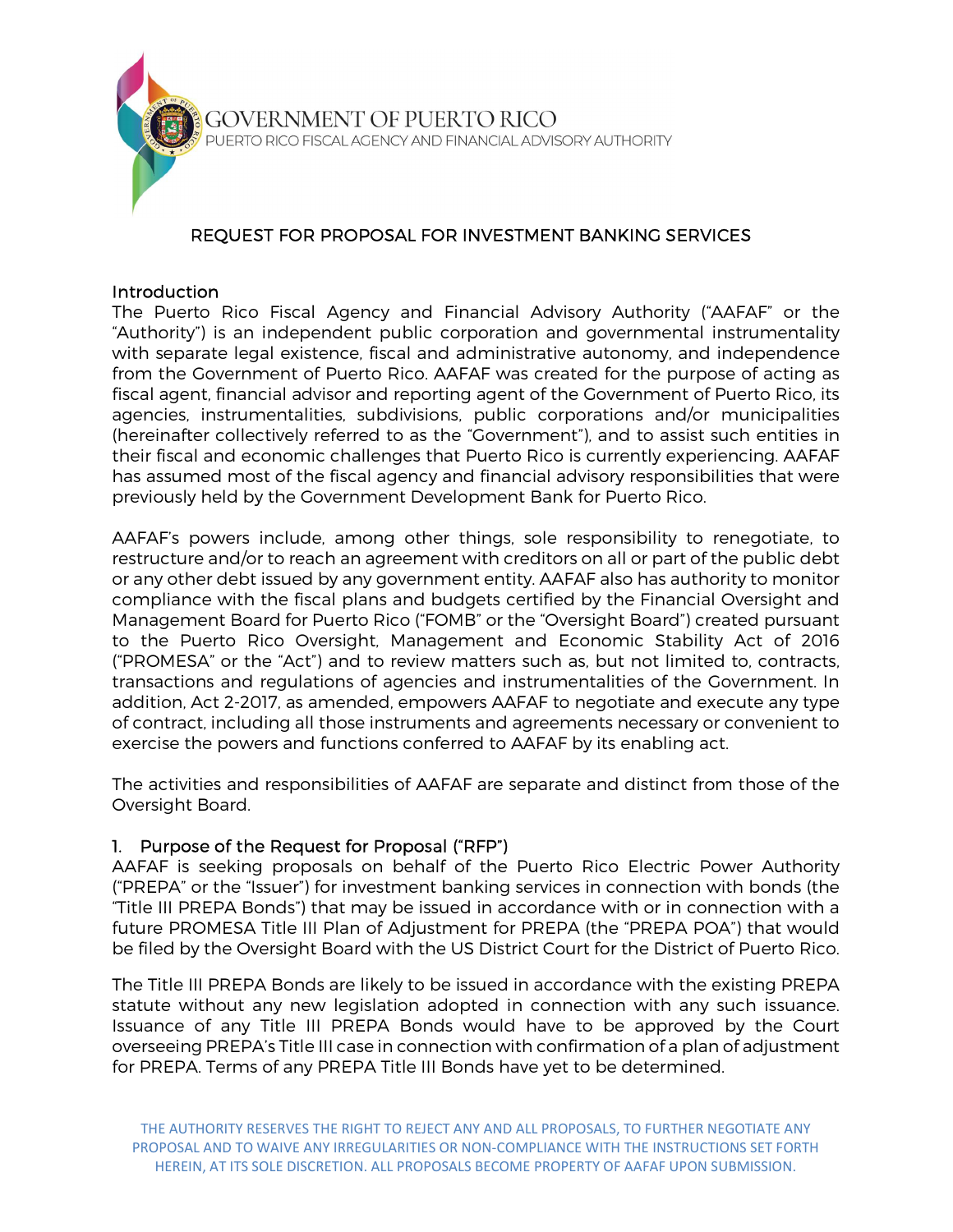

In addition, AAFAF is seeking information from candidates regarding investor outreach strategies and capabilities, secondary market support for Title III PREPA Bonds and proposed fees and expenses. Furthermore, as market insights and valuations on differing bond structures may become key elements of settlement negotiations, candidates who respond to this RFP, including their desk traders who would need to be over the wall, should expect to be called on to assist in ongoing dialogue.

Based on a review of the proposals received, AAFAF may select one or more firms to serve as lead/senior manager or co-senior managers in the negotiation and/or implementation of a PREPA POA. The Authority reserves the right to amend, modify or cancel this RFP. This RFP does not constitute a promise or guarantee of engagement by AAFAF and in no way limits AAFAF's authority to engage any other organization and/or to waive any non-compliance with any of the terms of this RFP, as needed.

# 2. Scope of RFP

AAFAF will only consider proposals that are responsive to the scope included below and any deviation from the requested scope may result in disqualification at AAFAF's sole discretion. Responses must address the following:

- a. Settlement Services: In accordance with the Depositary Trust Company's ("DTC") procedures, the selected firm(s) will prepare and submit to DTC the applicable DTC eligibility documentation, including all necessary work in connection with obtaining and qualifying under DTC CUSIP numbers for all securities being issued under a PREPA POA, and any other documents requested by DTC for the securities to be eligible, transferred and maintained in book-entry form with DTC. Please provide a description of your firm's experience executing transactions as described herein.
- b. Balance Sheet Support: Responses must address willingness and ability to provide balance sheet support if necessary.
- c. Flow of Funds and Initial Issue Price Certificate(s) : Prepare a closing memorandum setting forth the flow of funds on the Settlement Date. Assist in the preparation of and approve disbursement directions delivered on the Settlement Date. Execute and deliver issue price certificate(s) and provide additional assistance to bond counsel (Squire Patton Boggs (US) LLP) as needed to determine issue price, weighted average maturity and remaining weighted average maturity.
- d. Investor Outreach: Provide your recommendations for investor outreach efforts which should be undertaken to generate maximum investor understanding of a PREPA POA, optimal implementation of a PREPA POA, as filed, and best execution in the issuance of the Title III PREPA Bonds.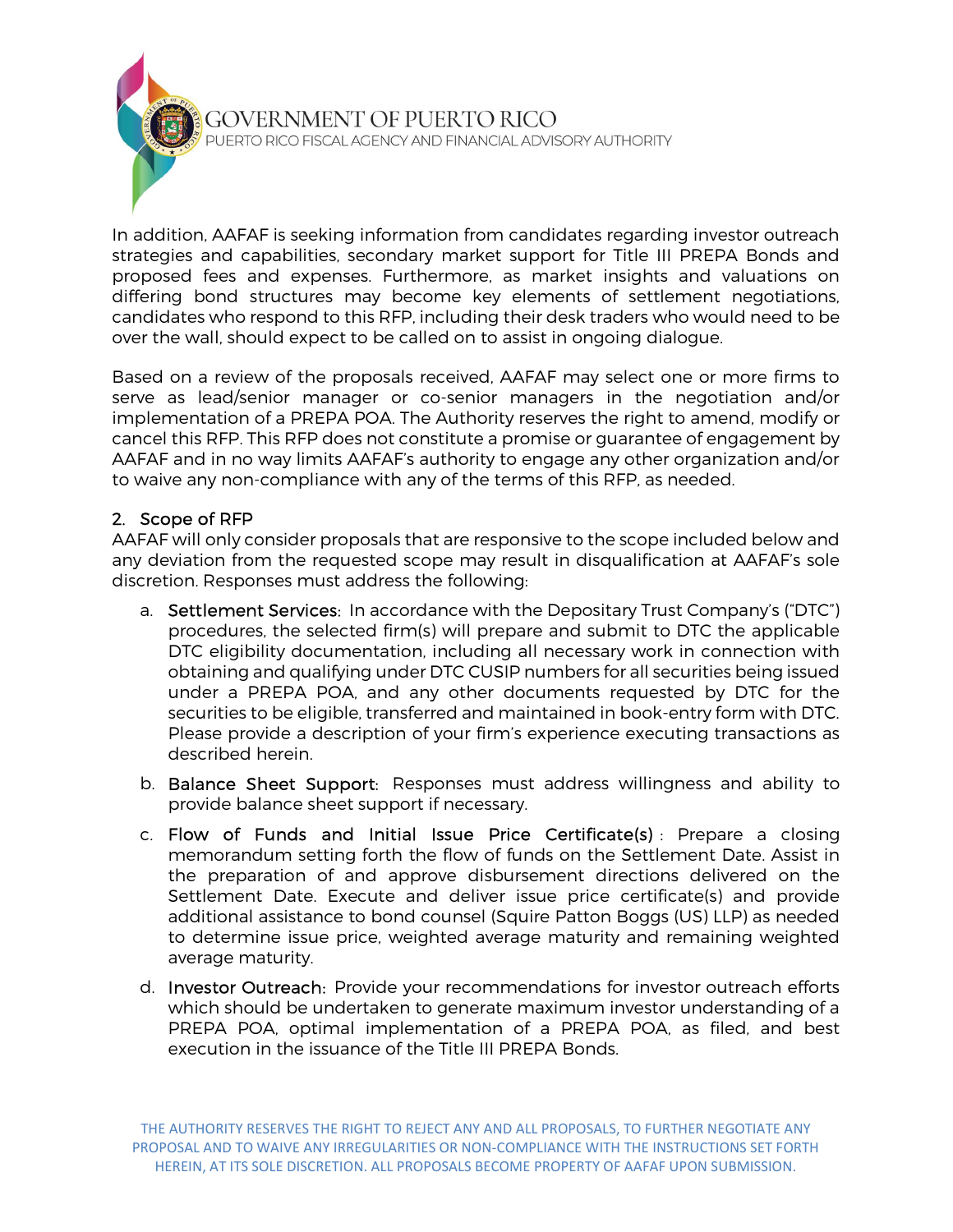GOVERNMENT OF PUERTO RICO PUERTO RICO FISCAL AGENCY AND FINANCIAL ADVISORY AUTHORITY

- e. Secondary Market Trading Capabilities / Historical/Prospective Support to PREPA and Commonwealth Obligations: Provide a detailed description and statistical backup of your firm's secondary market capabilities and historical and prospective support for PREPA as well as other Commonwealth credits since 2017.
- f. Credit Ratings: Please provide a description of your recommended rating agency strategy and approach, as applicable.
- g. Fees and Expenses: Provide a detailed explanation of your proposed fees and expenses for any Title III PREPA Bonds and other services referred to herein, including the identity of your proposed counsel and its proposed fees and expenses.
- h. Liability Management Experience: Provide a description of your firm's experience and capabilities in executing liability management transactions, including transactions involving exchanges of bonds as a result of municipal bankruptcy proceedings.
- i. Other Services: In addition to items a through h, respondents to the RFP should assume that the services to be provided include the following, if, as and when requested by AAFAF:
	- a. participating in negotiations or mediation sessions with creditors (and related discussions with AAFAF, the Oversight Board, and their respective advisors;
	- b. assisting in the negotiation of a term sheet and a plan support agreement; and
	- c. reviewing and commenting on drafts of a potential PREPA POA and related documentation and participating in related discussions;

## 3. Preparation of Proposals

Proposals shall be clear and concise, avoiding the use of promotional materials and focused on completeness and responsiveness. For ease of review, the proposals must be limited to 15 pages or less (inclusive of appendices, and exclusive of cover letter, dividers, disclaimers and conflicts of interest) with a minimum font size of 12 pts. Excess pages and extraneous materials or appendices will detract from the overall evaluation of the proposal.

#### 4. Key Dates

- RFP Due Date: June 10, 2022 @ 11:59 pm AST
- RFP Award Date: At the discretion of the Authority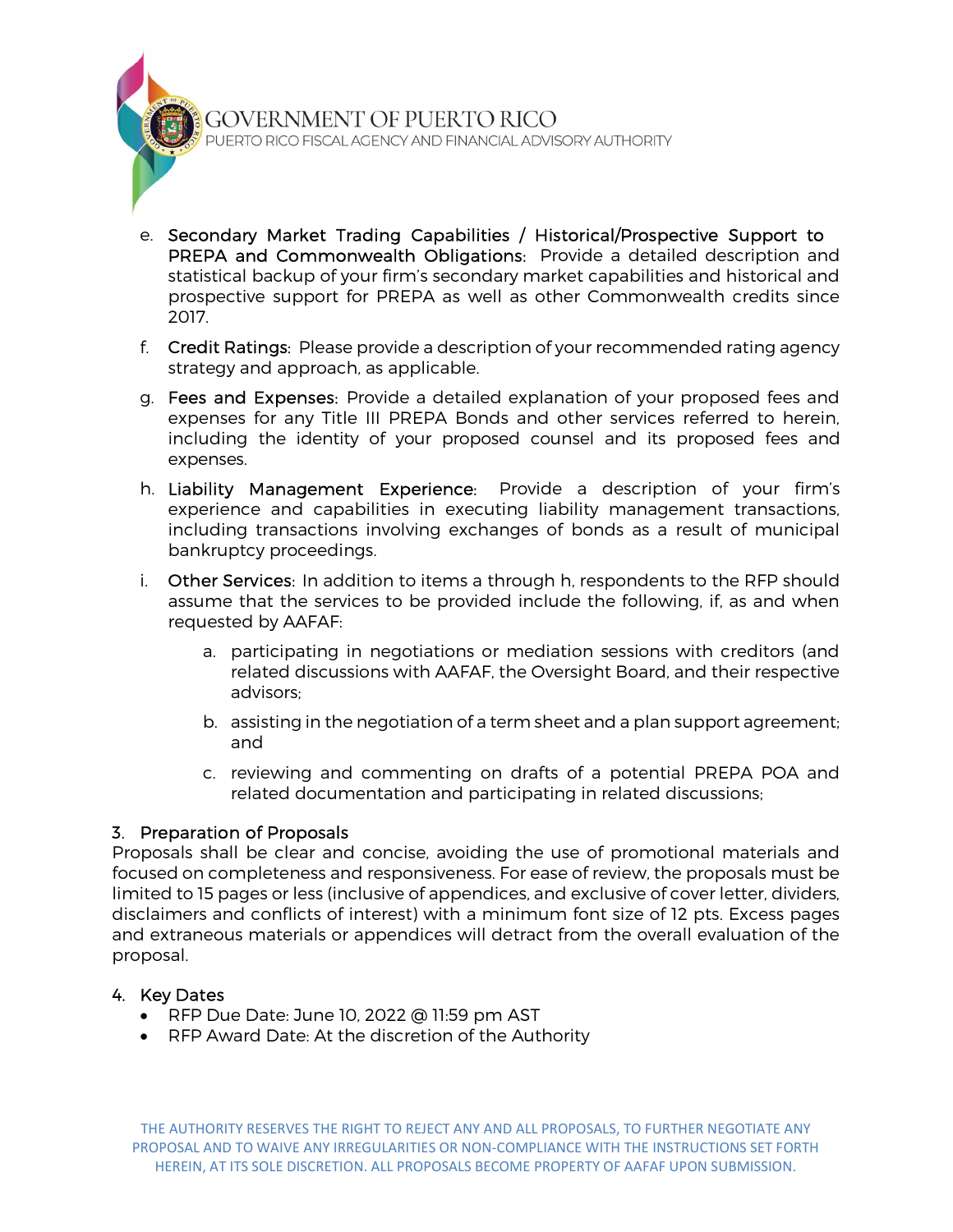

## 5. Submission of Proposals

Proposals must be emailed to rfp@aafaf.pr.gov.

# 6. Conflicts of Interest

To allow AAFAF to assess potential conflicts of interest, please identify any existing or potential conflict of interest, or any relationships that might be considered a conflict of interest, that may affect or involve transaction(s) for or with the Oversight Board, AAFAF, PREPA or the Commonwealth, including, but not limited to, conflicts with financial advisors or law firms providing services to the Oversight Board, AAFAF, PREPA or the Commonwealth. Please include description of any work you have performed for the Government, any of its entities or instrumentalities or any creditors thereof or any guarantors of indebtedness in relation to their activities with PREPA or the Commonwealth. Indicate whether this activity is ongoing, and if not, when the prior assignment was concluded.

# 7. Inquiries/Questions

Any inquires or requests for clarification shall be submitted by email to the email address indicated in Section 5 above. No telephone queries will be accepted.

## 8. Confidential or Proprietary Information

All proposals, evaluations and the content of any discussions shall be kept strictly confidential throughout the evaluation and award process. The Authority's management shall have access to the proposals and the evaluation results. The Authority and/or the Government may request and use, at their discretion, assistance from outside consultants during the evaluation process of the proposals. A copy of each proposal will be retained for the Authority's files. If a proponent considers that its proposal contains material that is confidential and/or proprietary, the proponent must clearly note or mark each section of material as confidential and/or proprietary. The Authority will determine whether such material meets the requirements for an exemption from disclosure. If so, that information will not be disclosed pursuant to a request for public documents. If the Authority does not consider such material to meet the requirements for exemption from disclosure, the material will be made available to the public, regardless of the notation or markings. It is the responsibility of proponents to be thoroughly informed and familiar with the requirements of disclosure of public documents, including Act No. 141-2019. Furthermore, by responding to this RFP, proponents acknowledge and agree that the Authority will not be responsible or liable in any way for any losses that the proponent may suffer from the disclosure of information or materials to third parties. It is the responsibility of the proponent, as the real party in interest, to mark any confidential information, object to any disclosure and defend any action that may be necessary to protect its confidential information.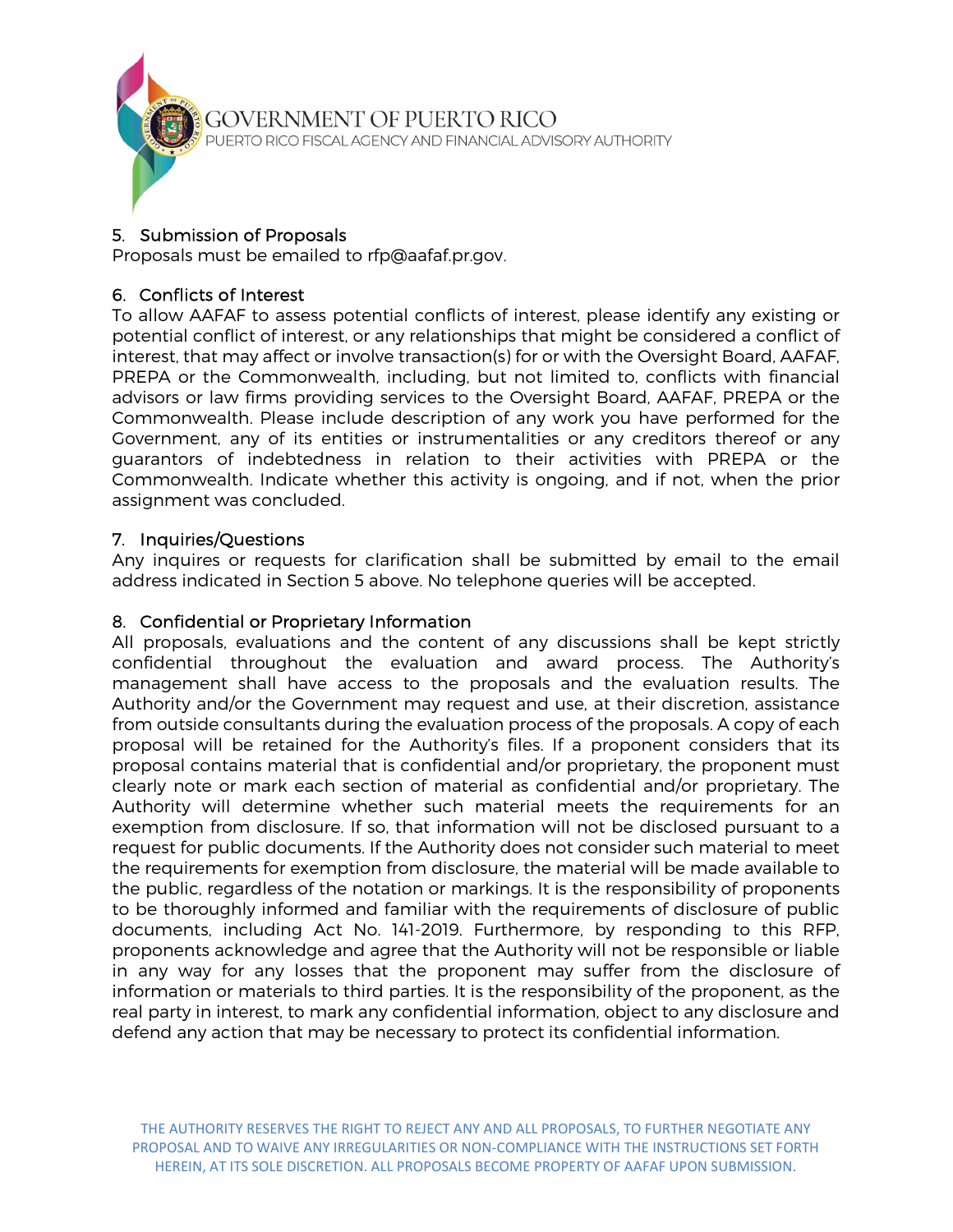

## 9. Other matters and additional disclosures

- a. This RFP process is intended to provide all proponents with sufficient information to enable them to prepare and submit offers for consideration by AAFAF. This RFP process does not obligate any proponent to procure or contract for services or supplies, and it shall not be construed as authorization to proceed with or be reimbursed for any of the costs of the work specified herein. Each proponent is responsible for all of its costs and expenses for preparation and submission of the proposal and all related activities.
- b. The issuance of this RFP, submission of a proposal, and the acceptance of such proposal by the Authority does not obligate any Government entity. Legal obligations will only arise upon the execution of a formal contract with the selected proponent. This RFP does not constitute a promise or guarantee of engagement by AAFAF, PREPA and/or the Commonwealth, and in no way limits AAFAF, PREPA and/or the Commonwealth's authority to engage any other organization or firm, as needed.
- c. The Authority reserves the right to amend, modify or cancel this RFP in whole or in part, at any time, with or without substitution of another RFP if such cancellation is determined to be in the best interest of the Authority, PREPA and/or the Commonwealth. All costs and expenses incurred by the proponents in the preparation and delivery of a proposal will be the sole responsibility of the proponents. The Authority, PREPA and/or the Commonwealth will not be liable for any amounts to any proponent in any manner, under any circumstances, including without limitation, as a result of a cancelation of the RFP process. The proponents cannot make any claims whatsoever for reimbursement from the Authority or from any Government entity for the costs and expenses associated with the process.
- d. To be eligible for award, the proponent shall comply with the requirements stated under this RFP. Failure to comply with such requirements may result in disqualification and removal from further consideration. The Authority is not bound to accept any proposals if proponents do not meet the requirements set forth in this RFP. Specifically, to be responsive, the proposal shall include all information identified, organized and in the form specified under the RFP. A nonresponsive proposal may be disqualified and removed from further consideration.
- e. Any proponent who submits or attempts to submit a proposal is solely responsible for the method of submission and assumes the risk that the proposal may be

THE AUTHORITY RESERVES THE RIGHT TO REJECT ANY AND ALL PROPOSALS, TO FURTHER NEGOTIATE ANY PROPOSAL AND TO WAIVE ANY IRREGULARITIES OR NON-COMPLIANCE WITH THE INSTRUCTIONS SET FORTH HEREIN, AT ITS SOLE DISCRETION. ALL PROPOSALS BECOME PROPERTY OF AAFAF UPON SUBMISSION.